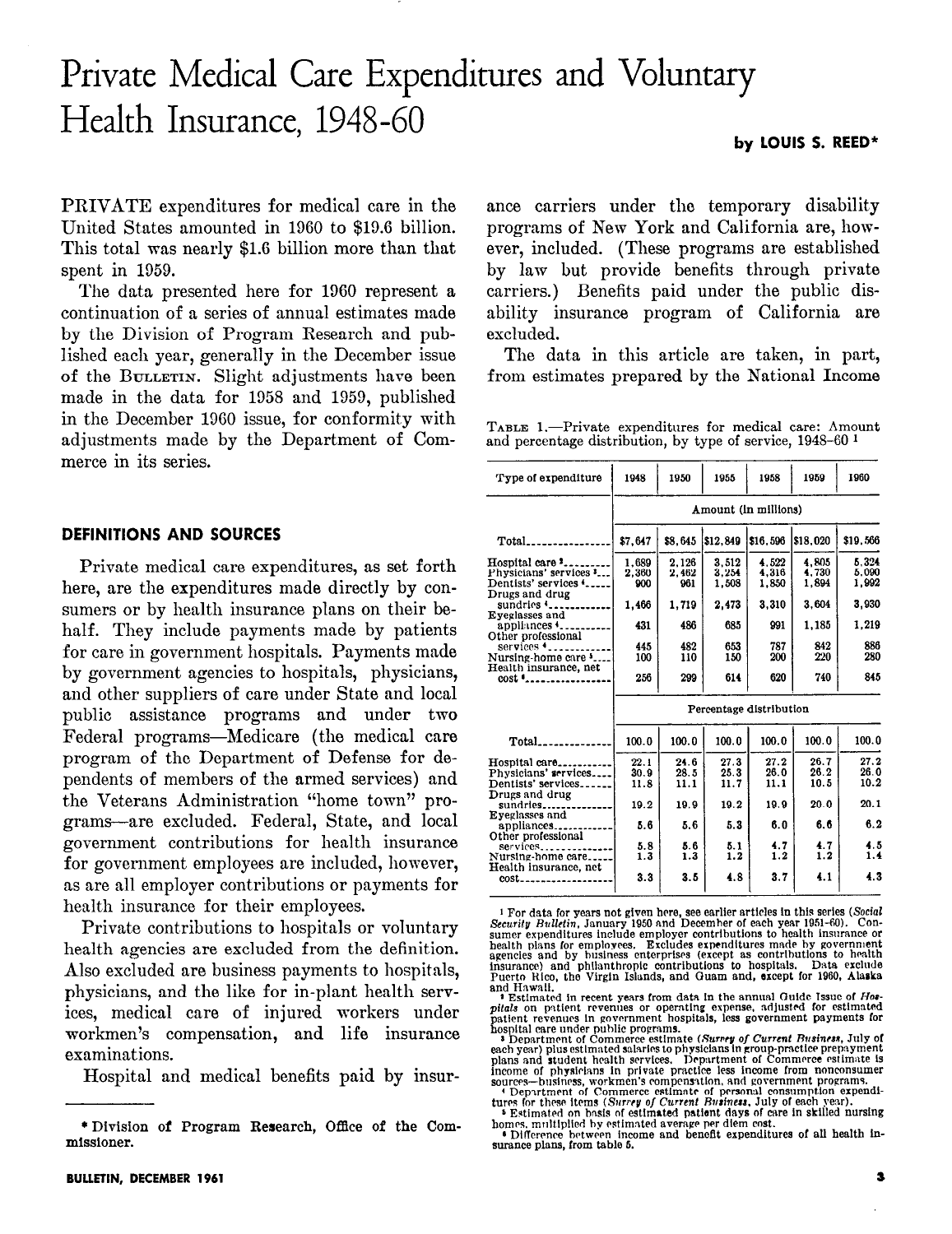Division of the Department of Commerce on personal consumption expenditures for medical care-estimates made as part of their estimates of all personal consumption expenditures and published each year in the July issue of the Survey of Current Business. The estimates made by the Division of Program Research differ from those of the Department of Commerce in the following respects: The figures used in this series include total private expenditures for hospital care; the data from the National Income Division include only expenditures in privately controlled hospitals and lump together hospitals and private nursing homes. The Social Security Administration figure for physicians' services is based on the figure from the National Income Division (estimated from the tax returns of physicians in solo or partnership service) but has been adjusted to take account of salaries paid to physicians in group-practice prepayment plans. The National Income Division's estimate of net expenditures for health insurance includes both medical care and disability insurance; the Social Security Administration data represent the net cost of insurance to obtain medical care only. The distribution of medical care expenditures by type of service may be presented in two ways: by what the money is eventually spent for and by the nature of the initial expenditures. The difference between the two, of course, arises from health insurance. A considerable part of the private expenditures for health care is made in the form of premium payments for health insurance. Part of these premium payments is used by insurance carriers to pay hospitals, physicians, and others for services provided to covered persons;' part is retained by the carriers to cover administrative expenses, additions to reserves, and profits. Hence the consumer's expenditure for health insurance is in part an expenditure for medical care and in part an expenditure for the risk-sharing and other services of health insurance. When, therefore, one is concerned with the proportion of the medical dollar used for a particular type of care, a decision must be made whether to allocate the cost of obtaining health insurance to each service or to treat it as a separate expenditure item. Both concepts are useful.



<sup>1</sup> Some part, of course, is paid back to policyholders to reimburse them for sickness expenses that they have incurred, but in principle such amounts may be considered as payments to those providing the services.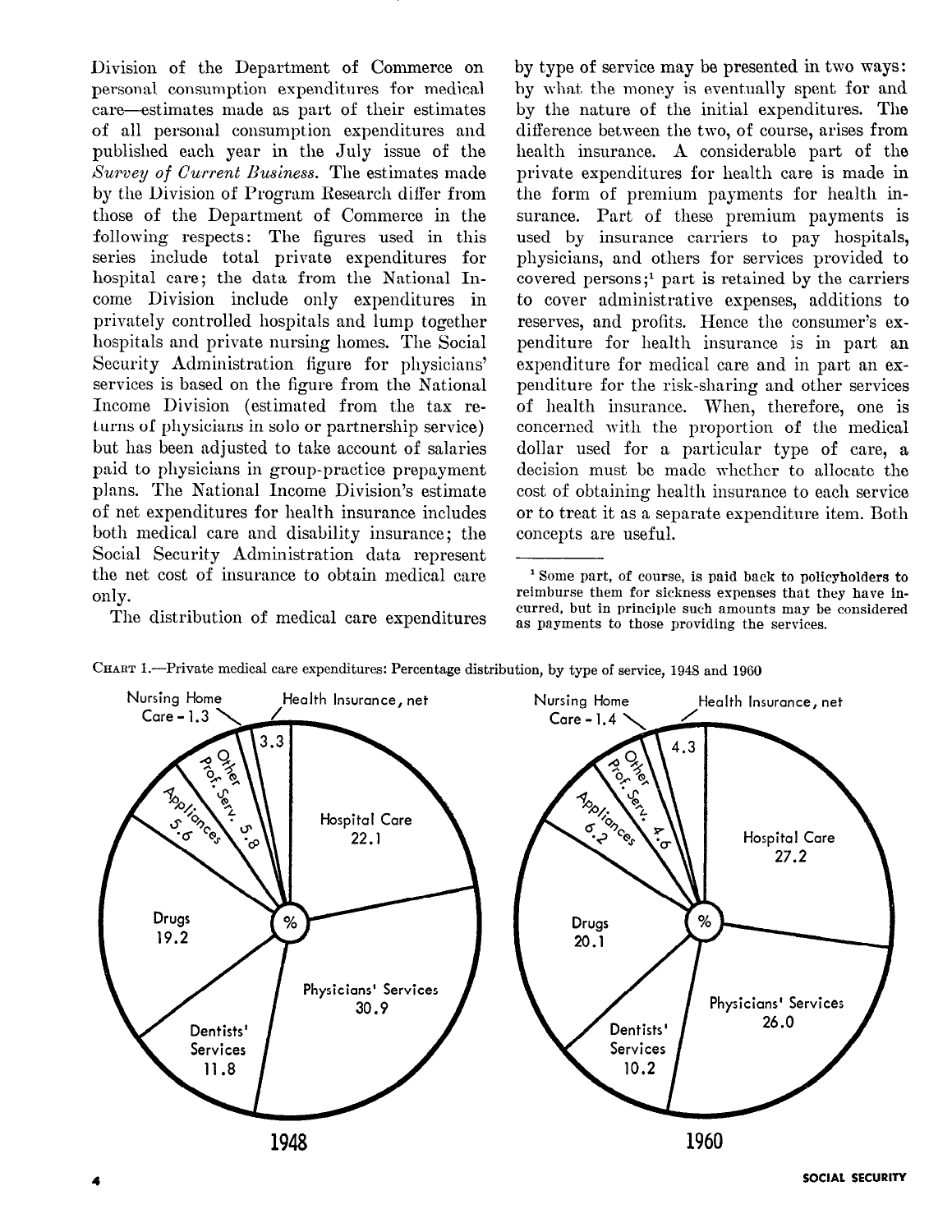TABLE 2.-Private expenditures for medical care: Amount and percentage distribution, by type of expenditure, 1948-60 <sup>1</sup>

| Type of expenditure                                 | 1948                    | 1950       | 1955                 | 1958       | 1959       | 1960                                                                 |  |  |
|-----------------------------------------------------|-------------------------|------------|----------------------|------------|------------|----------------------------------------------------------------------|--|--|
|                                                     |                         |            | Amount (in millions) |            |            |                                                                      |  |  |
|                                                     | \$7.647                 | \$8,645    | \$12,849             | \$16,596   | \$18.020   | \$19.566                                                             |  |  |
| Direct payments                                     | 6,785                   | 7,354      | 9,699                | 12,099     | 12,881     | 13,725                                                               |  |  |
| Payments for<br>$in$ surance <sub>----------</sub>  | 862                     | 1,291      | 3.150                | 4,497      | 5,139      | 5.841                                                                |  |  |
| Benefits______________                              | 606                     | 992        | 2,536                | 3.877      | 4.399      | 4.996                                                                |  |  |
| Insurance service                                   | 256                     | 299        | 614                  | 620        | 740        | 845                                                                  |  |  |
| Hospitalization                                     | 1.881                   | 2.315      | 3.851                | 4.863      | 5.244      | 5.843                                                                |  |  |
| Direct payments<br>Payments for                     | 1.234                   | 1.446      | 1.833                | 1.931      | 1,860      | 1.967                                                                |  |  |
| $insurance$                                         | 647                     | 869        | 2,018                | 2,932      | 3.384      | 3.876                                                                |  |  |
| Benefits                                            | 455                     | 680        | 1.679                | 2.591      | 2.945      | 3.357                                                                |  |  |
| Insurance service                                   | 192                     | 189        | 339                  | 341        | 439        | 519                                                                  |  |  |
| Physicians' care                                    | 2,424                   | 2,572      | 3.529                | 4.595      | 5.032      | 5,416                                                                |  |  |
| Direct payments<br>Payments for                     | 2,209                   | 2,150      | 2,397                | 3,030      | 3,277      | 3,451                                                                |  |  |
| $insurance_{\texttt{--}--\texttt{--}--\texttt{--}}$ | 215                     | 422        | 1,132                | 1,565      | 1,755      | 1.965                                                                |  |  |
| Benefits <sub>------------</sub>                    | 151                     | 312        | 857                  | 1,286      | 1.454      | 1.639                                                                |  |  |
| Insurance service                                   | 64                      | 110        | 275                  | 279        | 301        | 326                                                                  |  |  |
| All other (direct pay-                              |                         |            |                      |            |            |                                                                      |  |  |
| ments only)                                         | 3.342                   | 3,758      | 5.469                | 7,138      | 7.744      | 8,307                                                                |  |  |
|                                                     | Percentage distribution |            |                      |            |            |                                                                      |  |  |
|                                                     |                         |            |                      |            |            |                                                                      |  |  |
|                                                     |                         |            |                      |            |            |                                                                      |  |  |
|                                                     | 100.0                   | 100.0      | 100.0                | 100.0      | 100.0      |                                                                      |  |  |
| Direct payments<br>Payments for                     | 88.7                    | 85.1       | 75.5                 | 72.9       | 71.5       |                                                                      |  |  |
| insurance                                           | 11.3                    | 14.9       | 24.5                 | 27.1       | 28.5       |                                                                      |  |  |
| Benefits                                            | 7.9                     | 11.5       | 19.7                 | 23.4       | 24.4       |                                                                      |  |  |
| Insurance service                                   | 3.4                     | 3.4        | 4.8                  | 3.7        | 4.1        |                                                                      |  |  |
| Hospitalization                                     | 24.6                    | 26.8       | 30.0                 | 29.3       | 29.1       |                                                                      |  |  |
| Direct payments<br>Payments for                     | 16.1                    | 16.7       | 14.3                 | 11.6       | 10.3       |                                                                      |  |  |
| $insurance_{\texttt{--}--\texttt{--}--\texttt{--}}$ | 8.5                     | 10.1       | 15.7                 | 17.7       | 18.8       |                                                                      |  |  |
| $Bene fits_{\ldots}$                                | 6.0                     | 7.9        | 13.1                 | 15.7       | 16.4       | 100.0<br>70.1<br>29.9<br>25.5<br>4.4<br>29.9<br>10.0<br>19.9<br>17.2 |  |  |
| Insurance service                                   | 2.5                     | 2.2        | 2.6                  | 2.0        | 2.4        |                                                                      |  |  |
|                                                     | 31.7                    | 29.7       | 27.5                 | 27.7       | 27.9       |                                                                      |  |  |
| Physicians' care<br>Direct payments                 | 28.9                    | 24.9       | 18.7                 | 18.3       | 18.2       |                                                                      |  |  |
| Payments for                                        |                         |            |                      |            |            |                                                                      |  |  |
| insurance <sub>raar</sub>                           | $^{2.8}$                | 4.8        | 8.8                  | 9.4        | 9.7        | 2.7<br>27.7<br>17.7<br>10.0                                          |  |  |
| Benefits<br>Insurance service                       | 1.9<br>. 9              | 3.6<br>1.2 | 6.6<br>2.2           | 7.7<br>1.7 | 8.0<br>1.7 | 8.4<br>1.6                                                           |  |  |
| All other (direct pay-<br>ments only)               | 43.7                    |            |                      |            |            |                                                                      |  |  |

1 Data from tnbles 1 and 5.

As in earlier years, estimates are presented that meaning years, estimates are presented that make it possible to derive figures on either basis. The form of presentation has been somewhat simplified this year. Table 1 shows the  $d$  distribution of the private medical dollar by  $d$  dollar by  $d$  dollar by  $d$  dollar by  $d$ the of the private method dollar by type of service, with the net cost of health insurance treated as a single item. In table  $2$ , the net cost of insurance for hospital care and that for physicians' services is included with insurance benefits and direct payments as a cost of hospitalization or of physicians' care. As will be discussed in more detail later, the distribution of insurance benefits and the net cost of health insurance between types of service is somewhat rough. Some expenditures for drugs. private-duty nursing, dental care, nursing-home care, and appliances are now made through health insurance. The amounts spent for insurance for these items are as yet relatively small, and there is no good basis for estimating them separately. They are included in table 2 and later tables, primarily with expenditures for physicians' services.

### TOTAL PRIVATE EXPENDITURES FOR MEDICAL CARE

In terms of the type of service for which the money eventually went (table 1 and chart 1), 27.2 percent of the total expenditures was made for hospital care; an almost equal amount, 26.0 percent, for physicians' services in private practice and private group clinics; 20.1 percent for drugs, surgical supplies, and drug sundries; and 10.2 percent for dentists' services. Eyeglasses, orthopedic appliances, and hearing aids accounted for 6.2 percent; other professional services (those of osteopathic physicians, chiropractors, podiatrists, private-duty nurses, and other professional groups providing health services) accounted for 4.5 percent; and nursinghome care for 1.4 percent. Net expenditures to obtain health insurance service-the difference between total premiums paid to all health insurance organizations and the total expenditures for benefits made by them-amounted to \$845 million or 4.3 percent of all private medical expenditures.

In terms of initial expenditures (table 2), 70.1 percent of the total was spent in direct percent of the total was spent in three payments to nospitals, physicials, dentists, druggists, and so on, and 29.9 percent in payments for<br>insurance. Of the total, 29.9 percent went for

 $1$  ABLE 3.— $1$  rivate medical care disposable personal income, 1948–60<br>In millions]

|                                                                          |                                                                  | Private medical care<br>expenditures                     |                                                   |  |  |
|--------------------------------------------------------------------------|------------------------------------------------------------------|----------------------------------------------------------|---------------------------------------------------|--|--|
| Year                                                                     | Disposable<br>personal<br>income <sup>1</sup>                    | Total<br>expenditures                                    | As percent<br>of disposable<br>personal<br>income |  |  |
| 1948<br>1950<br>1955<br>1958<br>1959<br>1960.<br>----------------------- | \$189,300<br>207.655<br>274.448<br>317.924<br>3 7.349<br>351.823 | \$7,647<br>8.645<br>12.849<br>16.596<br>18.020<br>19.566 | 4.0<br>4.2<br>4.7<br>5.2<br>5.3<br>5.6            |  |  |

<sup>1</sup> Survey of Current Business, July 1961, pp. 8-9.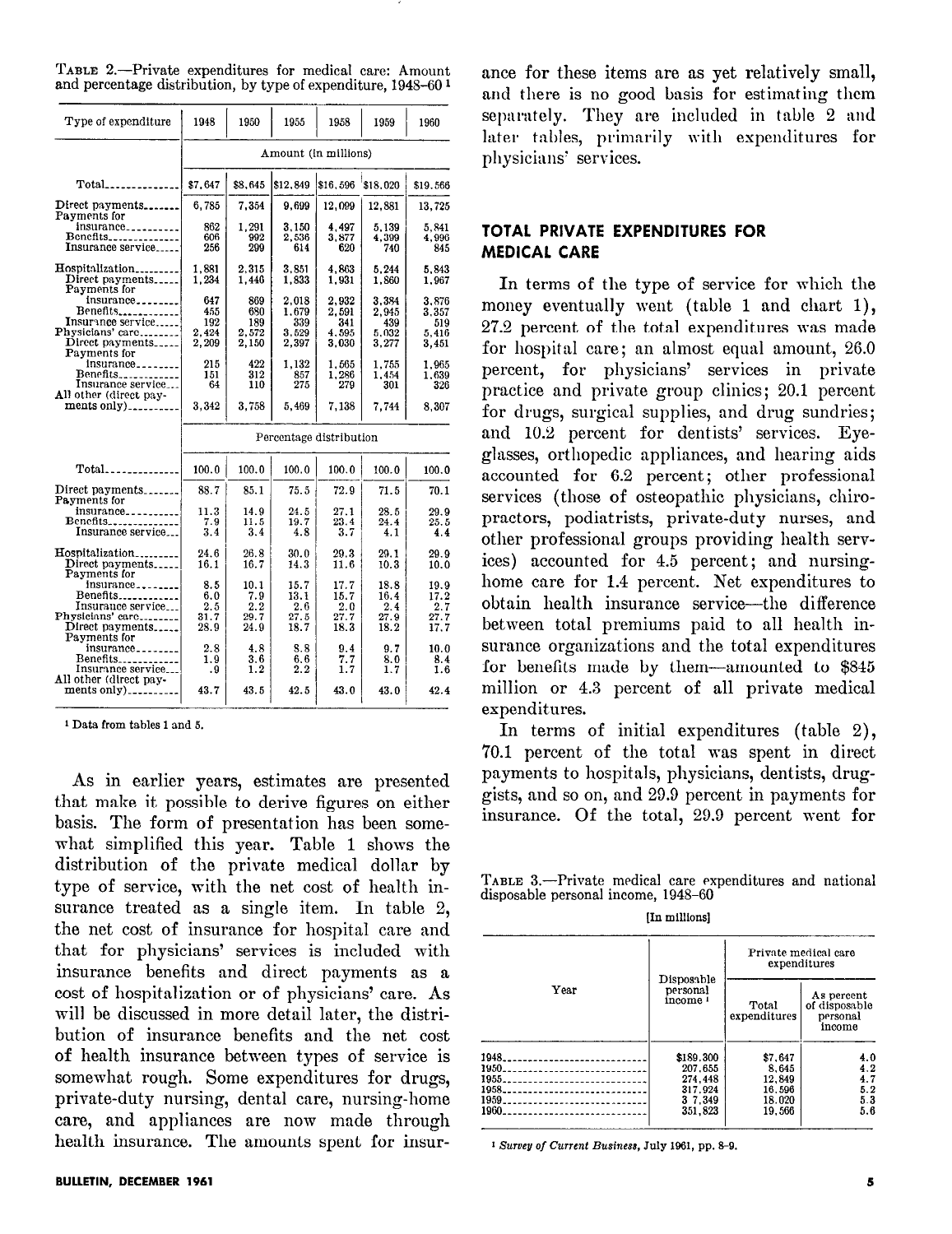hospital care and hospital insurance, 27.7 percent for physicians' services and insurance covering these services, and 42.4 percent in direct payments for all other items of care.

It is obvious that during the past 12 years there have been important changes in the distribution of private medical care expenditures, both by type of service and by type of expenditures. The share of the private medical care dollar going for hospital care is larger now than in 1948, and the proportion spent for physicians' services is smaller. The share of the total spent for dental care has decreased slightly; that for drugs has increased slightly. The net expenditure for health insurance services, as a proportion of the total, has also increased.

Private expenditures for medical care represent approximately three-fourths of total national expenditures, private and public, for health purposes, exclusive of research and construction of facilities. A large share of all public expenditures for personal health services goes for hospital care, including the services of salaried medical staff. (This hospital care item consists chiefly of Federal expenditures for maintenance of the Veterans Administration hospitals and the net expenditures of State and local governments for maintaining mental, tuberculosis, and general hospitals.) A distribution of total national expenditures for personal health services would thus show a larger proportion going for hospital care and less for all the other items.

Private medical care expenditures in 1960 were equal to 5.6 percent of national disposable personal income. Since 1948, when the percentage was 4.0, there has been a regular and substantial increase in the proportion going for medical care (table 3). Per capita private expenditures

1ABLE 4.-

| Type of expenditure                        | 1948    | 1950    | 1955    | 1958    | 1959     | 1960     |
|--------------------------------------------|---------|---------|---------|---------|----------|----------|
| $Total$ <sub>-----------</sub>             | \$52.68 | \$57.56 | \$79.17 | \$96.81 | \$103.13 | \$109.82 |
| Hospital care                              | 11.63   | 14.15   | 21.64   | 26.38   | 27.50    | 29.88    |
| Physicians' services                       | 16.26   | 16.39   | 20.05   | 25.18   | 27.07    | 28.57    |
| Dentists' services                         | 6.20    | 6.40    | 9.29    | 10.79   | 10.84    | 11.18    |
| $Medicines$ <sub>--------------</sub>      | 10.10   | 11.44   | 15.24   | 19.31   | 20.63    | 22.06    |
| Appliances<br>Other professional           | 2.97    | 3.24    | 4.22    | 5.78    | 6.78     | 6.84     |
| $s$ ervices                                | 3.07    | 3.21    | 4.02    | 4.59    | 4.82     | 4.97     |
| Nursing-home care<br>Health insurance, net | .69     | .73     | .92     | 1.17    | 1.26     | 1.57     |
| cost.<br>-----------                       | 1.76    | 1.99    | 3.78    | 3.62    | 4.24     | 4.74     |

<sup>1</sup> Data from table 1, related to civilian population as of July 1 of each year.

for medical care (total expenditures in relation to the civilian population) amounted in 1960 to \$109.62-more than double the 1948 amount (table 4). There has been a more or less continuous increase in per capita expenditures for all items of medical care. The per capita net expenditures to obtain health insurance dropped, however, from 1955 to 1958; since 1958 the increase has been resumed. The temporary drop was the result of reductions in administrative expenses, additions to reserves, and profits of health insurance plans.

## MEDICAL CARE INSURANCE

At the end of 1960, according to estimates by the Health Insurance Council, '73 percent of the civilian population had some form of hospital insurance or prepayment, 67 percent had some type of insurance against surgical costs, and 48 percent had insurance for other types of physicians' services, mainly services in the hospital.

Table 5 shows, for the various types of voluntary health insurance plans in 1960, the income, expenditures for benefits, and amounts retained for administrative expenses, reserves, and profits. The data relate only to medical care insurance and do not include insurance providing cash payments for disability.

welfare funds are predominant. In 1960 the total premium income of all health insurance plans amounted to \$5.8 billion, of which \$2.5 billion represented the earned premium income of the Blue Cross and Blue Shield plans, \$3.0 billion the premiums of insurance companies for both group and individual business companies for both group and murricum health is a more plans of the latter plans. And the latter the latter-theory of the latter of the latter the latterso-called independent plans-the community- and contained the communityso cancel macpenacine plans and community- and consumer-sponsored plans and those sponsored by employers, employees, unions, or jointly managed

The premium income of all insurance plans represents, of course, the total expenditures of the buying public for health insurance. Of the total income received by all insurance plans, \$3.8 billion was for hospital services and \$2.0 billion for physicians' services. This distribution is made, in part, on the basis of estimated figures and, as will be indicated later, contains some degree of inexactness.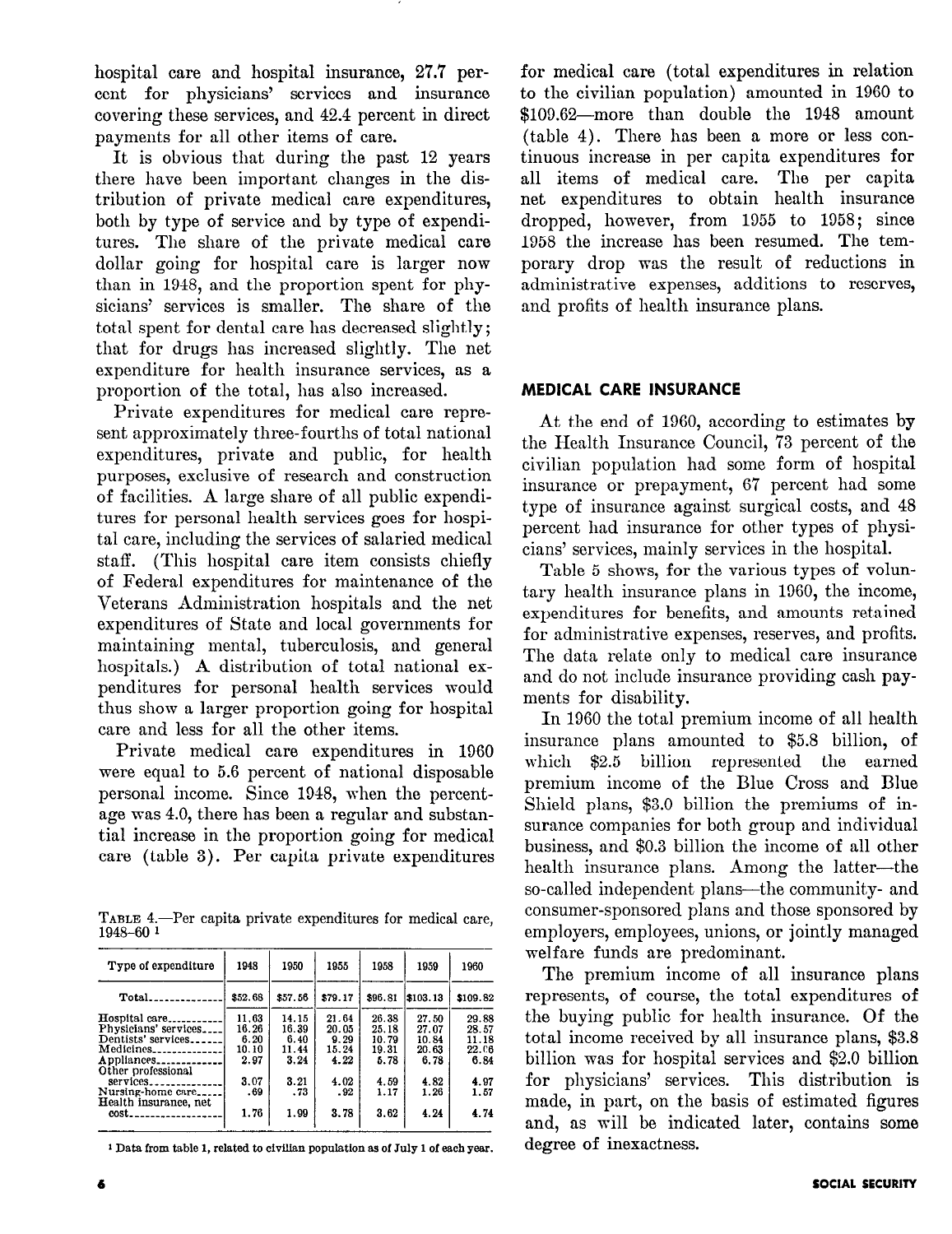Total expenditures for benefits of all health insurance plans amounted in 1060 to \$5.0 billion. Approximately \$3.4 billion was for hospital services and \$1.6 billion for physicians' services.

The difference between income and benefit expenditures is retained by the plans to cover operating costs. This amount represents for consumers the net expense of obtaining insurance. The total in 1060 was \$845 million, of which \$510 million represented the net cost to consumers of insurance for hospital care and \$326 million the net cost of insurance for physicians' services.

The data for the Blue Cross and Blue Shield plans, shown in table 5, mere obtained from the national organizations representing these plans. The data permit a fairly exact allocation of premium income and benefit expenditures between hospital care (inpatient and outpatient) and physicians' services. Some of the Blue Cross plans, however, have "extended benefit" programs, under which they pay for nursing-home care, some nursing services, and drugs. Some Blue Shield plans pay for dental surgical care in the hospital, and some have extended benefit programs under which drugs and nursing services as well as physicians' services are paid for. The benefit expenditures for items other than hospital care and physicians' services, for which no data are available, are increasing but are as yet relatively unimportant in the total.

Data on the income and benefit expenditures of insurance companies, for both their group and individual business, were provided by the Health Insurance Association of America. This association has estimated the allocation of premium income and benefit expenditures between hospital care and physicians' services.

Under the "major medical" or "comprehensive" policies of insurance companies, a single premium is paid and benefit expenditures are made for many different items of health care-nursing service, drugs, nursing-home care, and appliances, as well as hospital care and physicians' services. Exact data on the expenditures made under these programs for each item of medical care are unavailable. The association has estimated the allocation of benefits between the two major items--hospital care and physicians' services-and has grouped expenditures for nursing services, drugs, nursing-home care, and so on with those for physicians' services. Income has been allocated between hospital care and physicians' services on the same basis. The effect of this method of allocation is that the amounts shown for insurance benefits for physicians' services are larger than they should be. As a result, the amounts shown for direct payments to physicians are too low.

The national organizations of the Blue Cross and Blue Shield plans, the Health Insurance As-

TABLE 5.--Tncome, expenditures for benefits, and amounts retained for operating costs of voluntary health insurance plans, by t appear. income, expenditure

[m mIllions]

|                                                                                     |                                                                                                      | Income <sup>2</sup>                                                                              |                                                                                             |                                                                                                     | Benefit expenditures <sup>3</sup>                                                               |                                                                                          |                                                                                      | Amounts retained for operating costs 4                                         |                                                                                          |  |
|-------------------------------------------------------------------------------------|------------------------------------------------------------------------------------------------------|--------------------------------------------------------------------------------------------------|---------------------------------------------------------------------------------------------|-----------------------------------------------------------------------------------------------------|-------------------------------------------------------------------------------------------------|------------------------------------------------------------------------------------------|--------------------------------------------------------------------------------------|--------------------------------------------------------------------------------|------------------------------------------------------------------------------------------|--|
| Type of carrier or plan                                                             | Total                                                                                                | For<br>hospital<br>services                                                                      | For<br>physicians'<br>services                                                              | Total                                                                                               | For<br>hospital<br>services                                                                     | For<br>physicians'<br>services                                                           | Total                                                                                | For<br>hospital<br>services                                                    | For<br>physicians'<br>services                                                           |  |
| Total                                                                               | \$5.841.0                                                                                            | \$3,875.7                                                                                        | \$1,965.3                                                                                   | \$4,996.3                                                                                           | \$3,357.2                                                                                       | \$1,639.1                                                                                | \$844.7                                                                              | \$518.5                                                                        | \$326.2                                                                                  |  |
| Blue Cross-Blue Shield plans<br>All other plans<br>Medical society, not Blue Shield | 2.482.1<br>1,773.0<br>709.1<br>3.027.0<br>2.104.0<br>923.0<br>331.9<br>2.5<br>129.3<br>181.9<br>11.2 | 1,767.3<br>1,731.0<br>36.3<br>1,979.0<br>1,311.0<br>668.0<br>129.4<br>. 9<br>36.0<br>88.5<br>1.2 | 714.8<br>42.0<br>672.8<br>1,048.0<br>793.0<br>255.0<br>202.5<br>1.6<br>93.3<br>93.4<br>10.0 | 2.287.1<br>1.646.2<br>640.9<br>2,389.0<br>1.901.0<br>488.0<br>320.2<br>2.2<br>122.2<br>179.8<br>9.2 | 1.642.5<br>1.610.1<br>32.4<br>1.586.0<br>1.232.0<br>354.0<br>128.7<br>.8<br>34.7<br>89.6<br>. 9 | 644.6<br>36.1<br>608.5<br>803.0<br>669.0<br>134.0<br>191.5<br>1.4<br>87.5<br>90.2<br>8.3 | 195.0<br>126.8<br>68.3<br>638.0<br>203.0<br>435.0<br>11.7<br>ه.<br>7.1<br>2.1<br>2.0 | 124.8<br>120.9<br>3.9<br>393.0<br>79.0<br>314.0<br>. .<br>. .<br>1.3<br>$-1.1$ | 70.2<br>5.9<br>64.3<br>245.0<br>124.0<br>121.0<br>11.0<br>$\cdot$ 2<br>5.8<br>3.2<br>1.7 |  |

I Data for Blue Cross and Blue Shield plans from the national organization<br>
of these plans. Data for insurance companies from the Health Insurance<br> **Association of America**. Data on "other plans" from periodic surveys by<br> Fract cliential are community of California and New York.<br>
Insurance laws of California and New York.<br>
Insurance laws of California and New York.

national organization<br>the Health Insurance<br>the Health Insurance<br>periodic surveys by<br> $\frac{1}{2}$  and physicians' services on basis of expenditures for plan<br>periodic surveys by<br> $\frac{1}{2}$  Claim expenses for Blue Cross, Blue Shi

Francisco Francisco di Baltimonia di Services, Inc. Inc. Independent Composition of America.

**BULLETIN, DECEMBER 1961**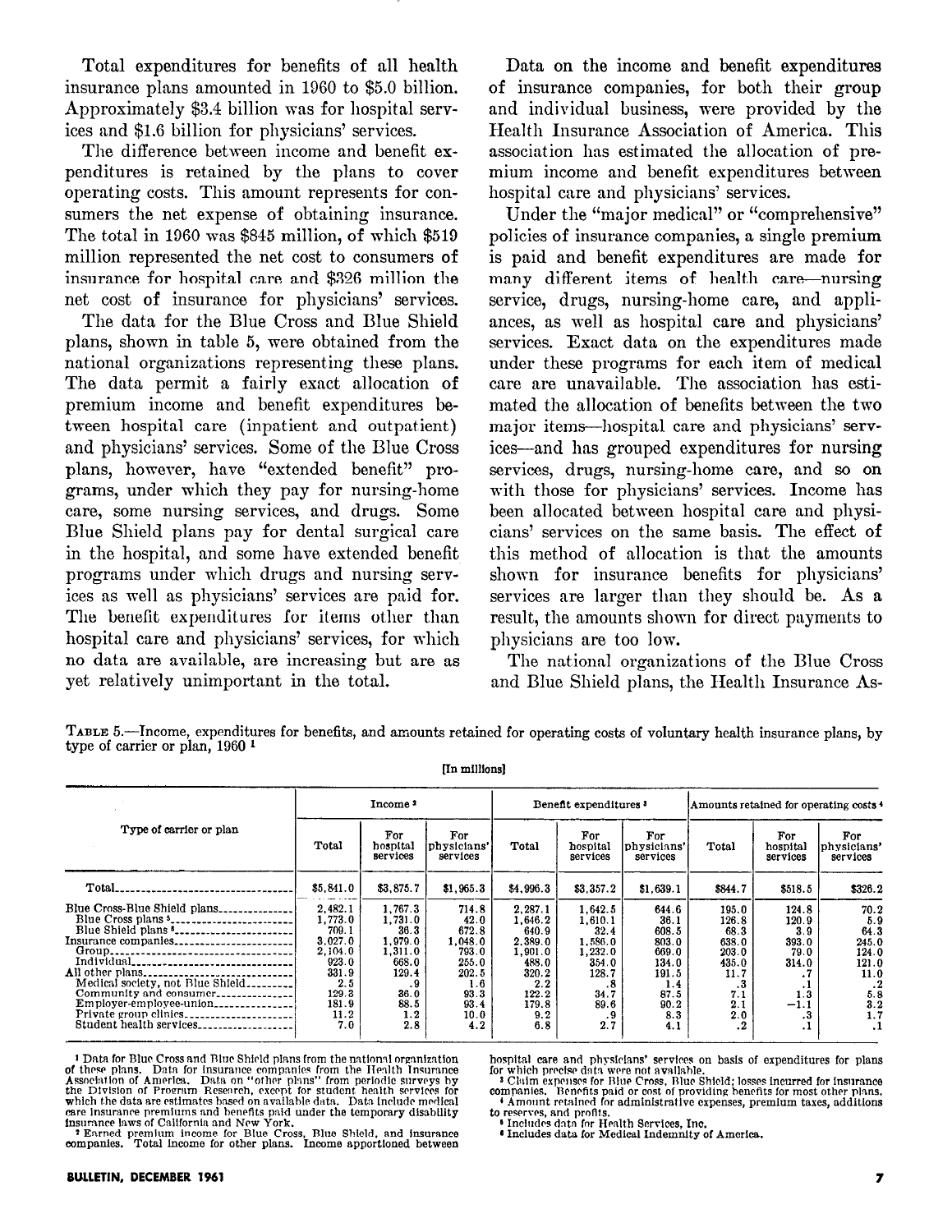socintion of America, and the Division of Program Research are aware of the inexactness resulting when all benefit expenditures are classified under either hospital or physicians' services, and it is hoped that in subsequent years a more detailed breakdown of benefit expenditures may become possible.

Data on the income and benefit expenditures of all other plans-the "independents"-are based on biennial surveys of these plans made by the Division. The last complete survey, made in 1960, obtained data for the year 1959.2 Through questionnaire replies and other sources, however, 1960 data were obtained for 15 of the larger plans. These plans have more than half the income and benefit expenditures of all the independent plans. Estimates mere made for the other plans by assuming a 5-percent increase from 1959.

In classifying benefit expenditures of the independent plans, all benefit expenditures for dental care, special nursing, drugs, and appliances were included in the expenditures for physicians' services. In plans furnishing both physicians' services and hospital care, it was assumed that premium income was divided between these two

items in the same proportion as benefit expenditures. The classification of dental care, drugs, and so on with physicians' services introduces an element of inaccuracy-as yet probably minorthat shows insurance benefits for physicians' services as somewhat larger than they really are.

#### GROWTH IN INSURANCE PROTECTION

Table 6 shows the growth in income and benefit expenditures of the major types of carriers or plans during the period 1948-60. Since 1948 premium income of all health insurance plans has increased sixfold. The highest rates of growth have been for Blue Cross-Blue Shield and the group business of insurance companies. The increase in the individual policy business of insurance companies and of "all other plans" has been less.

The percentage distribution of premium income and benefit expenditures among the major types of plans is shown in table 7 for selected years from 1950 to 1960. During this period the share of Blue Cross-Blue Shield in total premium income decreased from 44.5 percent to 42.5 percent of the total, while that for insurance companies increased from 46.9 percent to 51.8 percent (chart 2). The proportion of total premium income received by "all other" plans declined



CHART 2.-Premium income of all health insurance plans: Percentage distribution, by type of plan, 1950 and 1960

<sup>&#</sup>x27;See "Independent Plans Providing Nedical Care and Hosphurin India Insurance Survey Survey Survey Survey Survey Survey Survey Survey Survey Survey Survey Survey Survey Survey Survey Survey Survey Survey Survey Survey Survey Survey Survey Survey Survey Survey Survey Survey Hospital Insurance. I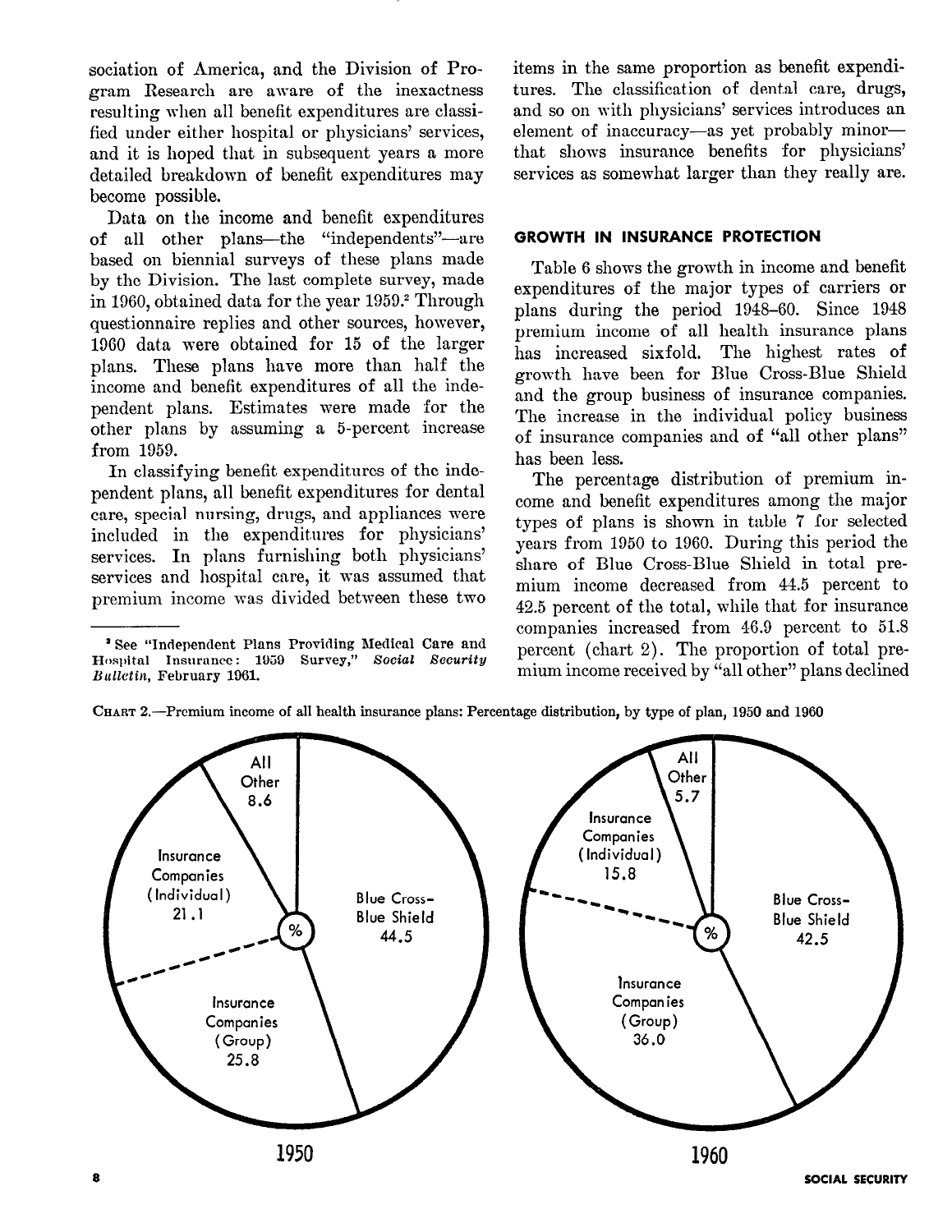TABLE 6.-Income and benefit expenditures of voluntary health insurance plans, by major type of carrier or plan,  $1948 - 60$ <sup>1</sup>

|  |  | [In millions] |  |
|--|--|---------------|--|
|--|--|---------------|--|

|                                                                                                             |                                                                                                                                              |                                                                                                                                   | Blue Cross-Blue<br>Shield plans                                                                                               |                                                                                                                   |                                                                                                                                     | Insurance<br>companies                                                                                                          |                                                                                                                                      | AIl<br>other                                                                                                      |
|-------------------------------------------------------------------------------------------------------------|----------------------------------------------------------------------------------------------------------------------------------------------|-----------------------------------------------------------------------------------------------------------------------------------|-------------------------------------------------------------------------------------------------------------------------------|-------------------------------------------------------------------------------------------------------------------|-------------------------------------------------------------------------------------------------------------------------------------|---------------------------------------------------------------------------------------------------------------------------------|--------------------------------------------------------------------------------------------------------------------------------------|-------------------------------------------------------------------------------------------------------------------|
| Year                                                                                                        | Total                                                                                                                                        | Total                                                                                                                             | Blue<br>Cross                                                                                                                 | Blue<br>Shield                                                                                                    | Total                                                                                                                               | Group                                                                                                                           | Indi-<br>vidual                                                                                                                      | plans                                                                                                             |
|                                                                                                             |                                                                                                                                              |                                                                                                                                   |                                                                                                                               | Income                                                                                                            |                                                                                                                                     |                                                                                                                                 |                                                                                                                                      |                                                                                                                   |
| 1948<br>1949<br>1950<br>1951<br>1952<br>1953<br>1954<br>1955<br>1956.<br>1957<br>1958.<br>1959<br>1960      | \$862.0<br>1.015.5<br>1.291.5<br>1.660.3<br>1.993.4<br>2.405.3<br>2,756.3<br>3,149.6<br>3.623.7<br>4, 143.9<br>4,497.8<br>5,139.2<br>5,841.0 | \$365.0<br>455.3<br>574.0<br>684.9<br>851.3<br>988.6<br>1.133.7<br>1,292.4<br>1,493.2<br>1,667.8<br>1.866.9<br>2,157.4<br>2,482.1 | \$315.0<br>362.2<br>436.7<br>505.5<br>616.2<br>708.4<br>806.5<br>910.7<br>1,046.3<br>1,162.9<br>1,306.3<br>1.522.5<br>1.773.0 | \$50.0<br>93.1<br>137.3<br>179.4<br>235.1<br>280.2<br>330.0<br>381.7<br>446.9<br>504.9<br>561.1<br>634.9<br>709.1 | \$421.0<br>461.0<br>605.0<br>797.6<br>957.6<br>1,181.4<br>1,389.6<br>1.626.9<br>1,839.1<br>2,175.0<br>2,314.0<br>2,639,0<br>3.027.0 | \$212.0<br>241.0<br>333.0<br>468.6<br>569.0<br>722.6<br>867.3<br>1,022.5<br>1.216.3<br>1.476.0<br>1.606.0<br>1,853.0<br>2,104.0 | \$209.0<br>220.0<br>272.0<br>329.0<br>388.6<br>458.8<br>522.3<br>604.4<br>622.8<br>699.0<br>$7^{\circ}8.0^{\circ}$<br>786.0<br>923.0 | \$89.0<br>99.0<br>112.5<br>177.8<br>184.5<br>235.3<br>233.0<br>230.3<br>291.4<br>301.1<br>316.8<br>342.8<br>331.9 |
|                                                                                                             |                                                                                                                                              |                                                                                                                                   |                                                                                                                               | Expenditures for benefits                                                                                         |                                                                                                                                     |                                                                                                                                 |                                                                                                                                      |                                                                                                                   |
| 1948.<br>1949<br>1950<br>1951.<br>1952.<br>1953.<br>1954.<br>1955<br>1956<br>1957.<br>1958.<br>1959<br>1960 | \$606.0<br>766.8<br>991.9<br>1,352.6<br>1,603.9 <br>1,919.2<br>2,178.9<br>2,535.7<br>3.014.7<br>3,474.0<br>3,877.3<br>4,398.8<br>4,996.3     | \$309.0<br>382.8<br>490.6<br>605.0<br>736.5<br>851.5<br>984.6<br>1.146.7<br>1,353.7<br>1,547.0<br>1.768.0<br>1.994.8<br>2,287.1   | \$270,0<br>308.6<br>382.9<br>454.0<br>550.1<br>626.8<br>718.1<br>832.2<br>968.1<br>1.106.0<br>1.268.8<br>1.424.3<br>1.646.2   | \$39.0<br>74.2<br>107.7<br>151.0<br>186.4<br>224.7<br>266.5<br>314.5<br>385.6<br>441.0<br>499.2<br>570.5<br>640.9 | \$224.0<br>295.0<br>400.0<br>587.5<br>698.7<br>854.7<br>983.0<br>1.179.0<br>1.410.6<br>1,655.0<br>1,809.0<br>2.080.0<br>$2,389.0$ i | \$148.0<br>180.0<br>257.0<br>415.5<br>498.1<br>625.8<br>716.6<br>858.0<br>1,082.5<br>1,318.0<br>1.464.0<br>1.680.01<br>1,901.0  | \$80.0<br>115.0<br>143 0<br>172.0<br>200.6<br>228.9<br>266.4<br>321.0<br>328.1<br>337.0<br>345.0<br>400.0<br>488.0                   | \$70.0<br>89.0<br>101.7<br>160.1<br>168.7<br>213.0<br>211.3<br>210.0<br>250.4<br>272.0<br>300.3<br>324.0<br>320.2 |

<sup>&</sup>lt;sup>1</sup> Data for Blue Cross and Blue Shield plans from the national organiza-<sup>1</sup> Data to Bitde Closs and Ditte sincide plans from the Health Insurantions of these plans. Data on insurance companies from the Health Insuran made by the Division of Program Research.

from 8.6 percent to 5.7 percent.3 Benefit expenditures of Blue Cross-Blue Shield mere 45.8 percent of the total-down from 49.5 percent in 1950; and those of the insurance companies were 47.8 percent-up from 40.3 percent in 1950. The "other plans" paid or provided benefits equal to 6.4 percent of the total, down from  $10.2$  percent in 1950. The showing, when hospital and physicians' services are considered separately, is about the same.

Table 8 shows the benefit and retention ratios in 1960 of the various types of plans as a percentage of premium income. For all plans together, benefit expenditures were 85.5 percent of income. Benefit expenditures were 92.8 percent of income for Blue Cross and a little less, 90.4 percent, for Blue Shield. Insurance companies in the aggregate had a benefit expenditure (loss) ratio of 78.9 percent-90.4 percent for

TABLE 7.-Income and benefit expenditures of voluntary health insurance plans: Total amount and percentage distribution for hospital services and physicians' services, by major type of carrier or plan, 1950-60 l

| Type of carrier or plan                                                                                                  | 1950                                           | 1955                                              | 1958                                       | 1959                                  | 1960                                 |
|--------------------------------------------------------------------------------------------------------------------------|------------------------------------------------|---------------------------------------------------|--------------------------------------------|---------------------------------------|--------------------------------------|
|                                                                                                                          |                                                |                                                   | All hospital                               | and physicians' services              |                                      |
|                                                                                                                          |                                                |                                                   |                                            |                                       |                                      |
| Total percent                                                                                                            | 100.0                                          | 100.0                                             | 100.0                                      | 100.0                                 | 100.0                                |
| Blue Cross-Blue Shield plans<br>Insurance companies<br>Group<br>Individual<br>All other                                  | 44.5<br>46.9<br>25.8<br>21.1<br>8.6            | 41.0<br>51.7<br>$\frac{32.5}{19.2}$<br>7.3        | 41.5<br>51.4<br>35.7<br>15.7<br>7.0        | 42.0<br>51.4<br>36.1<br>15.3<br>6.7   | 42.5<br>51.8<br>36.0<br>15.8<br>5.7  |
| Expenditures, amount (in millions)                                                                                       |                                                |                                                   |                                            | \$992 \$2,536 \$3,877 \$4,399 \$4,996 |                                      |
| Total percent                                                                                                            |                                                | $100.0$ 100.0 100.0                               |                                            | 100.0                                 | 100.0                                |
| Blue Cross-Blue Shield plans<br>Insurance companies<br>Group<br>Individual<br>All other                                  | $49.5^{\circ}$<br>40.3<br>25.9<br>14.4<br>10.2 | 45.2<br>46.5<br>33.8<br>12.7<br>8.3               | 45.6<br>46.7<br>37.8<br>8.9<br>7.7         | 45.4<br>47.3<br>38.2<br>9.1<br>7.3    | 45.8<br>47.8<br>38.0<br>9.8<br>6.4   |
|                                                                                                                          |                                                |                                                   | Hospital services                          |                                       |                                      |
| Income, amount (in millions)                                                                                             |                                                |                                                   |                                            | \$869 \$2,018 \$2,932 \$3,384 \$3,876 |                                      |
| Total percent                                                                                                            | 100.0                                          | 100.0                                             | 100.0                                      | 100.0                                 | 100.0                                |
| Blue Cross-Blue Shield plans<br>Insurance companies<br>(Iroup<br>Individual<br>All other                                 | 50.2<br>44.8<br>22.8<br>22.0<br>5.0            | 45.0<br>49.1<br>30.7<br>18.4<br>5.9               | 44.2<br>$\frac{50.7}{33.2}$<br>17.5<br>5.1 | 44.9<br>50.5<br>33.7<br>16.8<br>4.6   | 45.6<br>51.1<br>33.8<br>17.2<br>3.3  |
| Expenditures, amount (in millions)                                                                                       |                                                |                                                   |                                            | \$680 \$1,679 \$2,591 \$2,945 \$3,357 |                                      |
| Total percent                                                                                                            | 100.0                                          | 100.0                                             | 100.0                                      | 100.0                                 | 100.0                                |
| Blue Cross-Blue Shield plans<br>Insurance companies<br>Group<br>Individual<br>All other_________________________________ | 56.3<br>37.3<br>22.6<br>14.7<br>6.4            | 49.5<br>44.1<br>31.9<br>12.2<br>6.4               | 48.7<br>45.8<br>36.2<br>96<br>5.5          | 484<br>46 6<br>36.8<br>9.8<br>5.1     | 48 Q<br>47 2<br>36.7<br>10 5<br>3.8  |
|                                                                                                                          |                                                |                                                   |                                            | Physicians' services                  |                                      |
| Income, amount (in millions)                                                                                             |                                                |                                                   |                                            | \$422 \$1,132 \$1,565 \$1,756 \$1,965 |                                      |
| Total percent                                                                                                            | 100.0                                          |                                                   | 100.0, 100.0                               | 100.0                                 | 100.0                                |
| Blue Cross-Blue Shield plans<br>Insurance companies<br>Group<br>Individual._______________________________               | 32.7<br>51.2<br>32.0<br>19.2<br>16.1           | 33.9<br>56.2<br>35.6.<br>20.6<br>9.9              | 36.4<br>52.8<br>40.3<br>12.5<br>10.8       | 36.4<br>53 0<br>40.5<br>12.5<br>10.6  | 36.4<br>53.3<br>40.4<br>13.0<br>10.3 |
| Expenditures, amount (in millions)                                                                                       | \$312                                          |                                                   |                                            | \$857 \$1,286 \$1,454 \$1,639         |                                      |
| Total percent                                                                                                            | 100.0                                          | 100.0                                             | 100.0                                      | 100.0                                 | 100.0                                |
| Blue Cross-Blue Shield plans<br>Insurance companies<br>Group<br>Individual<br>All other                                  | 34.6<br>46.8<br>33.0<br>13.8<br>18.6           | 36.7<br>51.4<br>37.7<br>13.7<br>$\overline{11.9}$ | 39.2<br>48.4<br>41.0<br>7.5<br>12.3        | 39.3<br>48.4<br>41.1<br>7.6<br>12.0   | 39.3<br>49 O<br>40.8<br>8.2<br>11.7  |

1 Data for hospital services and physicians' services for 1948 not available<br>by type of carrier. For years omitted here see the December issue of th

their group policy business and 59.9 percent for their individual policy business. For all the "other plans," the ratio of the cost of benefitseither the expenditures for benefits purchased or the cost of service provided through their own facilities and staff- $\frac{mg}{m}$  was 96.5 percent. The ratio was a little higher than in previous years because

<sup>8</sup> Part of this decline results from the fact that some decline results from the fact that some decline results **e** Part of this decline results from the fact that some formerly independent medical-society-sponsored plans.<br>have become Blue Shield plans.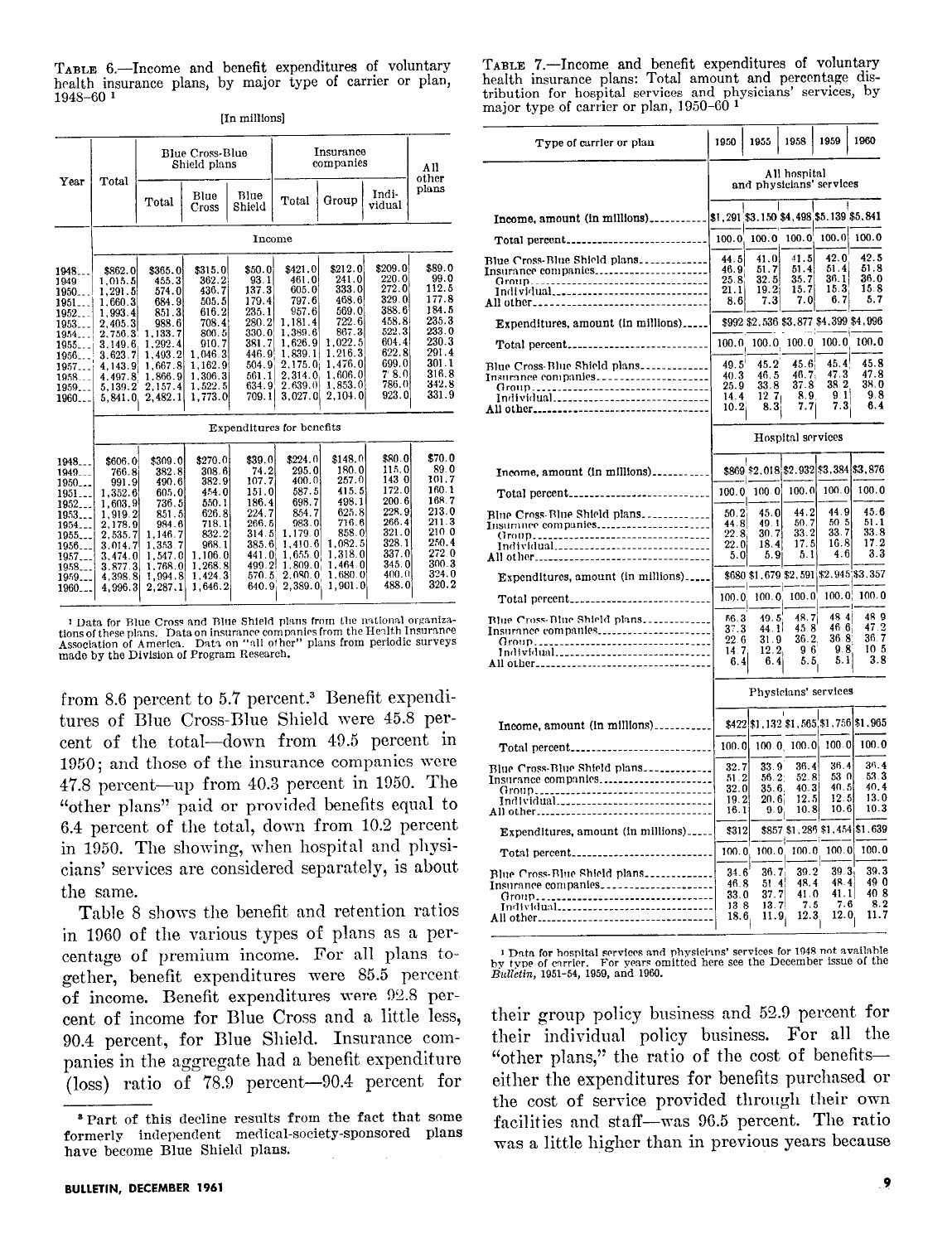TABLE 8.-Benefit and operating cost ratios of health insurance plans, by type of carrier or plan, 1960 1

| Type of carrier or plan          | Benefits as<br>percent of<br>income | Operating<br>costs as<br>percent of<br>income |
|----------------------------------|-------------------------------------|-----------------------------------------------|
| All plans                        | 85.5                                | 14.5                                          |
| Blue Cross-Blue Shield plans     | 92.1                                | 7.9                                           |
|                                  | 92.8                                | 7.2                                           |
|                                  | 90.4                                | 9.6                                           |
| Insurance companies              | 78.9                                | 21.1                                          |
|                                  | 90.4                                | 9.6                                           |
|                                  | 52.9                                | 47.1                                          |
|                                  | 96.5                                | 3.5                                           |
| Medical society, not Blue Shield | 88.0                                | 12.0                                          |
|                                  | 94.5                                | 5.5                                           |
| Employer-employee-union          | 98.8                                | 1.2                                           |
| Private group clinics            | 82.1                                | 17.9                                          |
| Student health services          | 97.1                                | 2.9                                           |

1 Derived from table 6.

one large plan drew heavily upon reserves to pay out in benefits substantially more than it took in.

The difference between income and expenditures for benefits is retained by the carriers to cover the cost of operating the insurance program. Out of this must come administrative expenses, including selling; the premium taxes of 2-3 percent that must be paid by the insurance companies and a few Blue Cross and Blue Shield plans; and additions to reserves<sup>4</sup> and profits. It should be clear that the amount retained for operating costs, as set forth here, is different from administrative expense. It would be possible for a plan to have a minus amount retained for operating costs in a given year if benefit expenditures were greater than income; the loss and administrative expenses would then be met from previously accumulated reserves or by borrowing.

Data were not obtained from the carriers on their administrative expenses, on additions (or subtractions) from reserves, or on underwriting subtractions) from reserves, or on underwiding proms for plans on a prominaxing basis. Although in any one year the amount retained for operating costs might be a minus quantity for any one plan or group of plans, in the long run the plans must retain enough to cover administrative expenses, to make necessary additions to reserves, and—among plans or carriers operated for profit—to leave sufficient profits to make their continued operation worthwhile. Consequently,

<sup>4</sup> Additions to reserves are in a somewhat different category from administrative expenses and profits in that they are set aside for the provision of future benefits to subscribers or policyholders—that is, they are designed for eventual return to the purchasers of insurance.

'Additions to reserve are in a somewhat different control of the somewhat different control of the somewhat different control of the somewhat different control of the somewhat different control of the somewhat different co

the amount shown as retained may be considered as roughly equivalent to operating costs.

For all plans, operating costs as thus defined amounted to 14.5 percent of income. In terms of beuefit expenditures, operating costs amounted to 16.0 percent.

Blue Cross plans had a net operating cost of 7.2 percent of income; Blue Shield plans 9.6 percent of income. For both together the ratio was '7.0 percent. The insurance companies as a combined group had an operating cost of 21.1 percent of income. The ratio for their group business was 0.6 percent, and for individual policy business it was 47.1 percent.

The independent plans had a net operating cost of 3.5 percent of income. The ratio varied from 17.0 percent for the private group clinics to 1.2 percent for the employer-employee-union plans. The last ratio is atypical and reflects the fact that one large welfare fund plan drew heavily upon reserves in this year. Among plans that provide service through their own facilities and staffs and do not purchase service from outside physicians or hospitals, operating costs may not be a very meaningful figure. A plan may find it difficult, for example, to accurately allocate certain expenses between administration of a prepayment program and the cost of administering a group clinic. Among the private group-clinic

| TABLE 9.—Private expenditures for medical care: Amount<br>and percent met by voluntary health insurance, 1948-60 |  |  |  |  |  |  |  |  |
|------------------------------------------------------------------------------------------------------------------|--|--|--|--|--|--|--|--|
| <b>fAmount in millionsl</b>                                                                                      |  |  |  |  |  |  |  |  |

|                                                | Total medical<br>care ex-                              |                                             | Hospital                                           |                                              | Physicians'                                       |                                             | Hospital                                             |                                              |  |  |  |
|------------------------------------------------|--------------------------------------------------------|---------------------------------------------|----------------------------------------------------|----------------------------------------------|---------------------------------------------------|---------------------------------------------|------------------------------------------------------|----------------------------------------------|--|--|--|
|                                                | penditures                                             |                                             |                                                    | services only                                |                                                   | services                                    | and physicians'<br>services                          |                                              |  |  |  |
| Year                                           | Amountl                                                | Per-<br>cent<br>met<br>by<br>insur-<br>ance | Amount                                             | Per-<br>cent<br>met<br>by<br>insur-<br>ance  | Amount                                            | Per-<br>cent<br>met<br>by<br>insur-<br>ance | Amount                                               | Рег-<br>cent<br>met<br>by<br>insur-<br>ance  |  |  |  |
|                                                |                                                        | With expense to obtain insurance excluded   |                                                    |                                              |                                                   |                                             |                                                      |                                              |  |  |  |
| 1948.<br>$1950$<br>1955<br>1958                | \$7,391<br>8,346<br>12.235<br>15.976                   | 8.2<br>11.9<br>20.7<br>24.3                 | \$1,689<br>2.126<br>3.512<br>4.522                 | 26.9<br>32.0<br>47.8<br>57.3                 | \$2,360<br>2.462<br>3.254<br>4.316                | 6.4<br>12.7<br>26.3<br>29.8                 | \$4.049<br>4.588<br>6,766<br>8.838                   | 15.0<br>21.6<br>37.5<br>43.9                 |  |  |  |
| 1959<br>1960                                   | 17.280<br>18.721                                       | 25.5<br>26.7                                | 4.805<br>5.324                                     | 61.3<br>63.1                                 | 4.730<br>5.090                                    | 30.7<br>32.2                                | 9.535<br>10.414                                      | 46.1<br>48.0                                 |  |  |  |
|                                                |                                                        |                                             |                                                    |                                              | With expense to obtain insurance included         |                                             |                                                      |                                              |  |  |  |
| 1948.<br>1950<br>1955<br>1958<br>1959<br>1960. | 7.647<br>8.645<br>12.849<br>16.596<br>18.020<br>19.566 | 7.9<br>11.5<br>19.7<br>23.4<br>24.4<br>25.5 | 1.881<br>2.315<br>3.851<br>4.863<br>5.244<br>5.843 | 24.2<br>29.4<br>43.6<br>53.3<br>56.2<br>57.5 | 2.424<br>2.572<br>3.529<br>4595<br>5,032<br>5.416 | 6.2<br>12.1<br>24.3<br>28.0<br>28.9<br>30.3 | 4.305<br>4.887<br>7,380<br>9.458<br>10.276<br>11.259 | 14.1<br>20.3<br>34.4<br>41.0<br>42.8<br>44.4 |  |  |  |